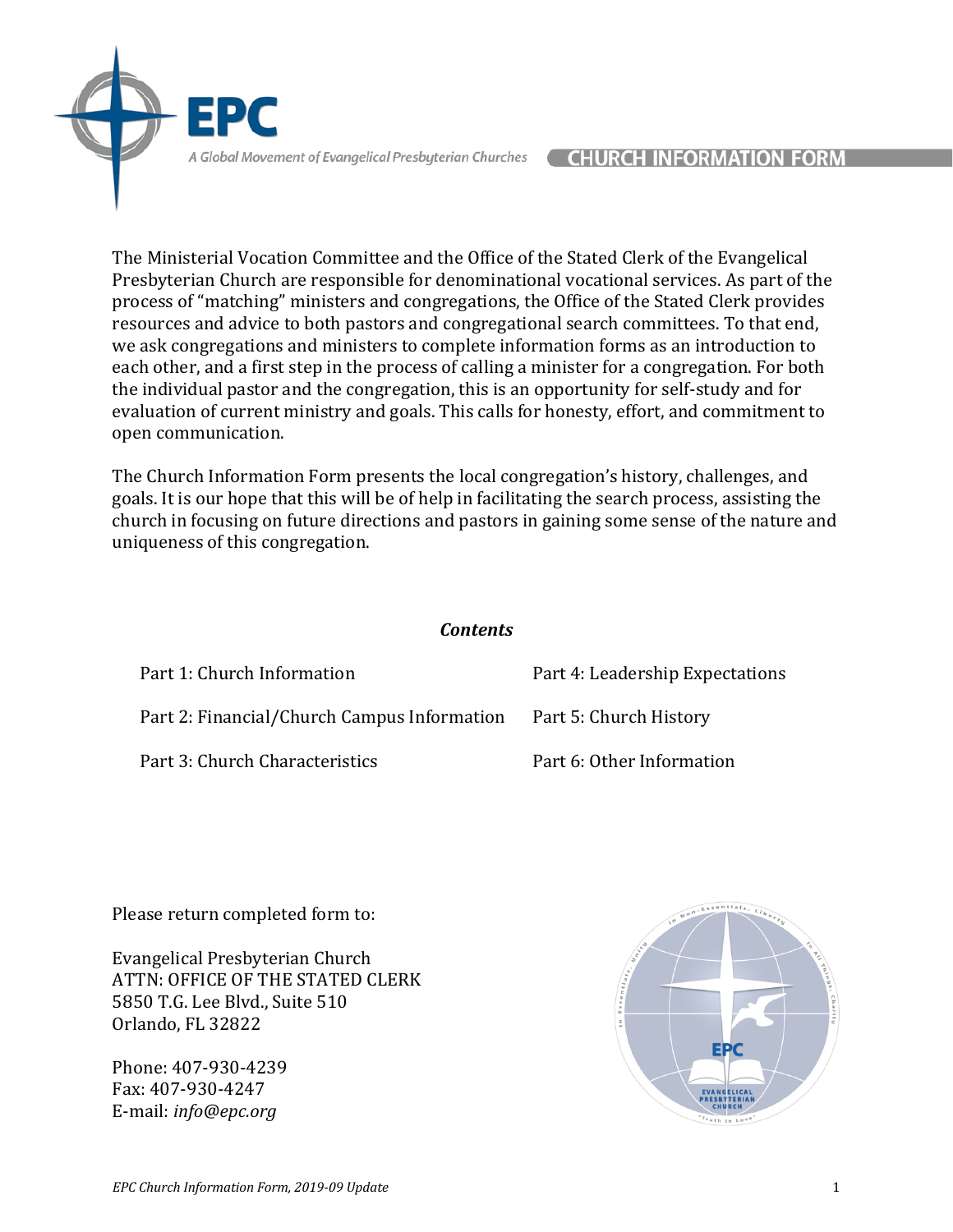### **Part 1: Church Information**

1. Church Name First Presbyterian Church of Hanford

Address 340 N Irwin Street / PO Box 1185<br>Hanford, CA 93230 / Hanford, CA 93232 Hanford, CA 93230 / Hanford, CA 93232

Telephone (\_\_\_\_\_\_\_\_ ) \_\_\_\_\_\_\_\_\_\_\_\_\_\_\_\_\_\_\_\_\_\_\_\_\_\_\_\_\_\_\_ Fax ( \_\_\_\_\_\_\_) \_\_\_\_\_\_\_\_\_\_\_\_\_\_\_\_\_\_\_\_\_\_\_\_\_\_\_\_\_\_ 559 582-0283 559 582-3356

E-mail office@fpchanford.org Website fpchanford.org contains the setting of the setting of the setting of the setting of the setting of the setting of the setting of the setting of the setting of the setting of the setting

2. Presbytery: Presbytery of the Pacific Southwest

Presbytery Ministerial Committee Liaison Guy Boyer

3. Search Committee Chairman Chuck Kinney

Address<sup>415</sup> N. Redington Street Hanford, CA 93230

E-mail \_\_\_\_\_\_\_\_\_\_\_\_\_\_\_\_\_\_\_\_\_\_\_\_\_\_\_\_\_\_\_\_\_\_\_\_\_\_\_\_\_\_\_\_\_\_\_\_\_\_\_\_\_\_\_\_\_\_\_\_\_\_\_\_\_\_\_\_\_\_\_\_\_\_\_\_\_\_\_\_\_\_\_\_\_\_\_\_\_\_\_\_\_ chucksmustang@hotmail.com

Telephone (\_\_\_\_\_\_\_\_) \_\_\_\_\_\_\_\_\_\_\_\_\_\_\_\_\_\_\_\_\_\_\_\_ 559 707-9699

# 4. List all paid staff positions (use additional sheet if necessary)

| $\blacksquare$ Full time $\blacksquare$ Part time |
|---------------------------------------------------|
| $\Box$ Full time $\Box$ Part time                 |
| $\Box$ Full time $\Box$ Part time                 |
| $\Box$ Full time $\Box$ Part time                 |
| $\Box$ Full time $\Box$ Part time                 |
| $\Box$ Full time $\Box$ Part time                 |
| $\Box$ Full time $\Box$ Part time                 |
| $\Box$ Full time $\Box$ Part time                 |
| $\Box$ Full time $\Box$ Part time                 |
| $\blacksquare$ Full time $\blacksquare$ Part time |
|                                                   |

\_\_\_\_\_\_\_\_\_\_\_\_\_\_\_\_\_\_\_\_\_\_\_\_\_\_\_\_\_\_\_\_\_\_\_\_\_\_\_\_\_\_\_\_\_\_\_\_\_\_\_\_\_\_\_\_\_\_\_\_\_\_\_\_\_\_\_\_\_\_\_\_\_\_\_\_\_\_\_\_\_\_\_\_\_\_\_\_\_\_\_\_\_\_\_\_\_\_\_\_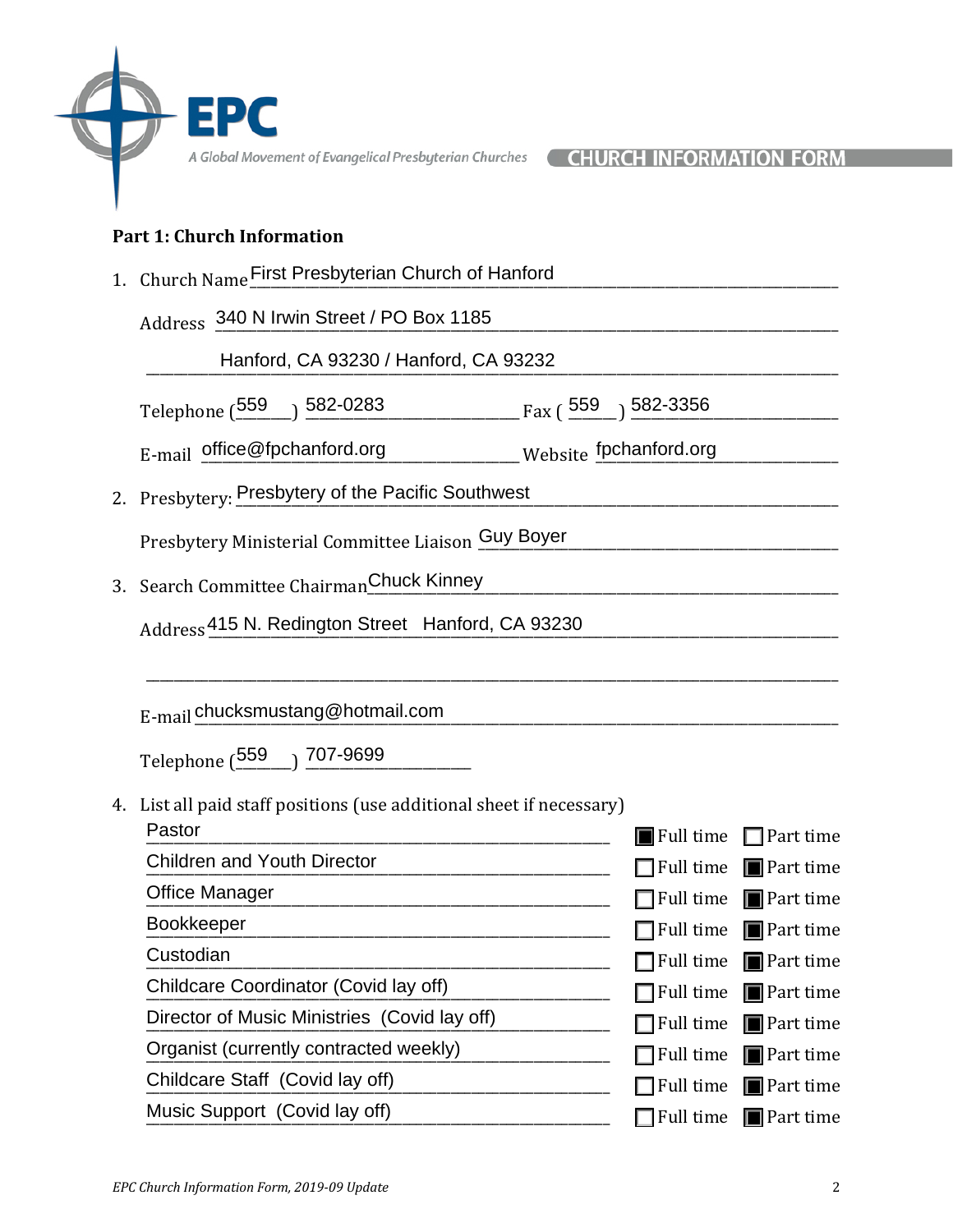EPC

 $\bigoplus$ 

| 5. List all vacant positions                                                                                                                                                                                                                                                                                                                                                              |                  |                 |
|-------------------------------------------------------------------------------------------------------------------------------------------------------------------------------------------------------------------------------------------------------------------------------------------------------------------------------------------------------------------------------------------|------------------|-----------------|
| Position Available Pastor Date of Vacancy Feb. 19, 2021                                                                                                                                                                                                                                                                                                                                   |                  |                 |
|                                                                                                                                                                                                                                                                                                                                                                                           |                  |                 |
|                                                                                                                                                                                                                                                                                                                                                                                           |                  |                 |
| 6. Membership (state approximate numbers and percentages)                                                                                                                                                                                                                                                                                                                                 |                  |                 |
| $116$<br>A. Number of church members                                                                                                                                                                                                                                                                                                                                                      | Five years ago   | Currently<br>96 |
| 85<br>B. Number of family units                                                                                                                                                                                                                                                                                                                                                           |                  | 66              |
| 125<br>C. Worship attendance                                                                                                                                                                                                                                                                                                                                                              |                  | 85              |
| 7. Community Growth $\Box$ Increasing<br>$\Box$ Static<br>8. Profile of church members<br>A. Age:<br>$\frac{9}{2}$ % 0-11 $\frac{11}{2}$ % 12-18 $\frac{5}{2}$ % 19-24 $\frac{8}{2}$ % 25-34<br>10 % 35-49 20 % 50-64 37 % 65+<br>B. Occupation:                                                                                                                                          | $\Box$ Declining |                 |
| $\underbrace{6}$ % Business $\underline{18}$ % Professional $\underline{9}$ % Trades<br>7 _____ % Agriculture 3 ____ % Stay-at-Home Parent 41 % Retired<br>10 you Other (Please Specify) military million and the contract of the contract of the contract of the contract of the contract of the contract of the contract of the contract of the contract of the contract of the contrac |                  |                 |
| C. Educational level of adults<br><u>2___</u> % some high school <u>12__</u> % high school <u>63__</u> % college <u>23_</u> % graduate school                                                                                                                                                                                                                                             |                  |                 |
| D. Percentage of members belonging to the congregation<br>Less than one year $\frac{5}{2}$ %<br>14<br>5 years or less<br>$\frac{0}{0}$<br>$11$<br>$\frac{0}{0}$<br>6-10 years<br>70<br>$\frac{0}{6}$<br>10 years or more                                                                                                                                                                  |                  |                 |

6-10 years  $11 \t%$ 10 years or more  $\frac{70}{9}$  %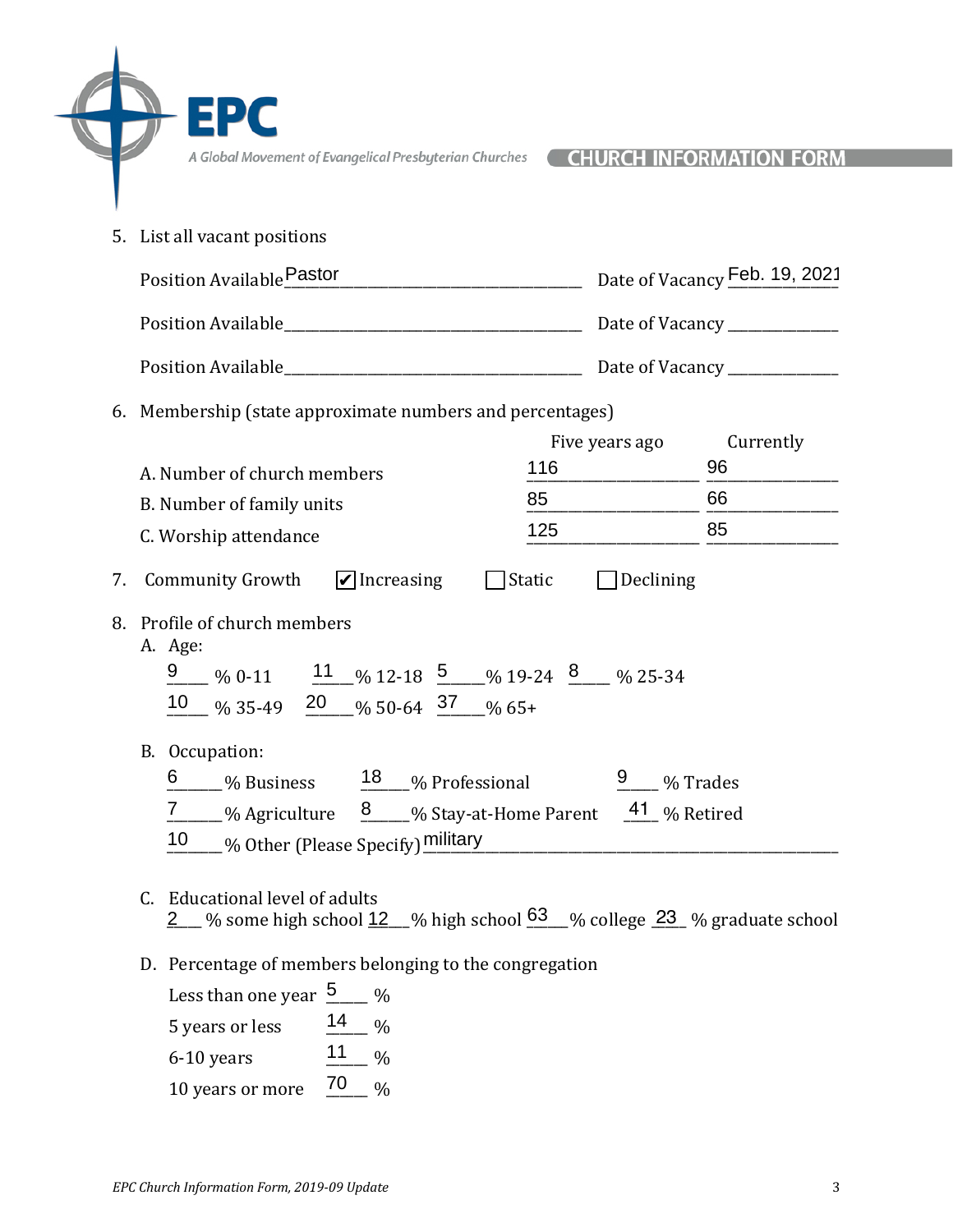|                                                 | A Global Movement of Evangelical Presbyterian Churches<br><b>CHURCH INFORMAT</b>                    |
|-------------------------------------------------|-----------------------------------------------------------------------------------------------------|
| 9. Racial/Ethnic composition of:                |                                                                                                     |
| A. Congregation                                 | 1 % African-American 3 % Asian 81 % Caucasian 15 % Hispanic                                         |
| B. Community (within 5-mile radius of church)   | 5 % African-American 5 % Asian 38 % Caucasian 50 % Hispanic                                         |
| 10. Community Setting (check as many as apply): |                                                                                                     |
| Location                                        |                                                                                                     |
| Rural                                           | ■ Small Town Metropolitan Suburban Inner City                                                       |
|                                                 |                                                                                                     |
| Function                                        |                                                                                                     |
|                                                 | $\Box$ Industrial $\Box$ Agricultural $\Box$ Recreational $\Box$ Military $\Box$ College/University |
|                                                 |                                                                                                     |
| Approximate population of community 59,000      |                                                                                                     |
|                                                 |                                                                                                     |
| 11. Church Programming-Worship                  |                                                                                                     |
| A. Worship Time<br>10:00am                      | Average Worship Attendance<br>75-95                                                                 |
|                                                 |                                                                                                     |
|                                                 |                                                                                                     |
|                                                 |                                                                                                     |
|                                                 |                                                                                                     |
|                                                 |                                                                                                     |
| B. Frequency of communion celebration: 12-14    |                                                                                                     |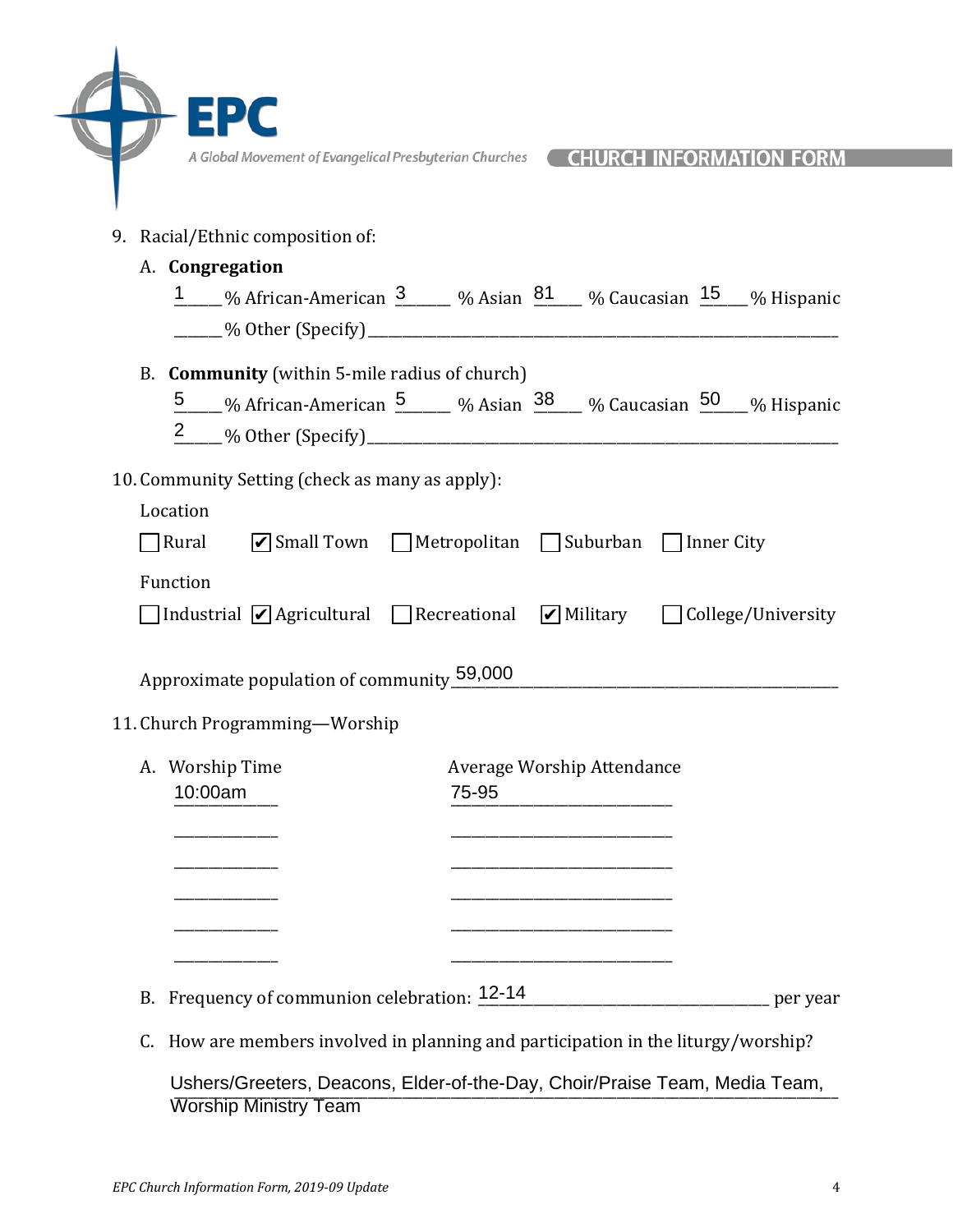D. Style of liturgy used in your worship (e.g., traditional, contemporary, variety)

\_\_\_\_\_\_\_\_\_\_\_\_\_\_\_\_\_\_\_\_\_\_\_\_\_\_\_\_\_\_\_\_\_\_\_\_\_\_\_\_\_\_\_\_\_\_\_\_\_\_\_\_\_\_\_\_\_\_\_\_\_\_\_\_\_\_\_\_\_\_\_\_\_\_\_\_\_\_\_\_\_\_\_\_\_\_\_\_\_\_\_\_\_\_\_\_ Blend of traditional and contemporary elements

E. Type of music used in worship (e.g., traditional, contemporary, variety)

Blend of traditional hymns and contemporary music<br>
<u>Hend of traditional hymns and contemporary music</u>

- 12. Church Programming—Sunday School
	- A. Average attendance in Church School (under 18 years)<sup>10-12</sup> (Power House)
	- B. Average attendance in Adult Education (Sunday) Not offering during COVID
- 13. Church Programming—Organizations/Committees List major boards, committees, and organizations that are part of your church and frequency of meetings (monthly, weekly, etc.)

| Name                            | Purpose of Group                                                   | Number<br>of members | Frequency<br>of meetings | Leadership<br>$Role*$ |
|---------------------------------|--------------------------------------------------------------------|----------------------|--------------------------|-----------------------|
| Session/Board of Deacon         | Government and care of<br>8/9<br>monthly<br>congregation           |                      | 1/2                      |                       |
| <b>Christian Education Team</b> | Oversee education from birth to<br>adult of congregation           | 4                    | monthly                  | 2                     |
| <b>Buildings and Grounds</b>    | facility maintenance                                               | 6                    | monthly                  | 3                     |
| <b>Missions</b>                 | support and distribution of funds for<br>missionaries and programs | 6                    | monthly                  | 3                     |
| Finance                         | distribution of church funds                                       | 5                    | monthly                  | 3                     |
| <b>Church Growth</b>            | Internal and external<br>community enhancement                     | 3                    | monthly                  | 3                     |
| Worship                         | Develops and plans weekly<br>and special worship services          | 6                    | monthly                  | 2                     |
|                                 |                                                                    |                      |                          |                       |

\*Indicate leadership role expected by using the number below:

- 1. Pastor takes primary initiative and responsibility.
- 2. Pastor and laity share responsibility.
- 3. Laity takes primary initiative and responsibility.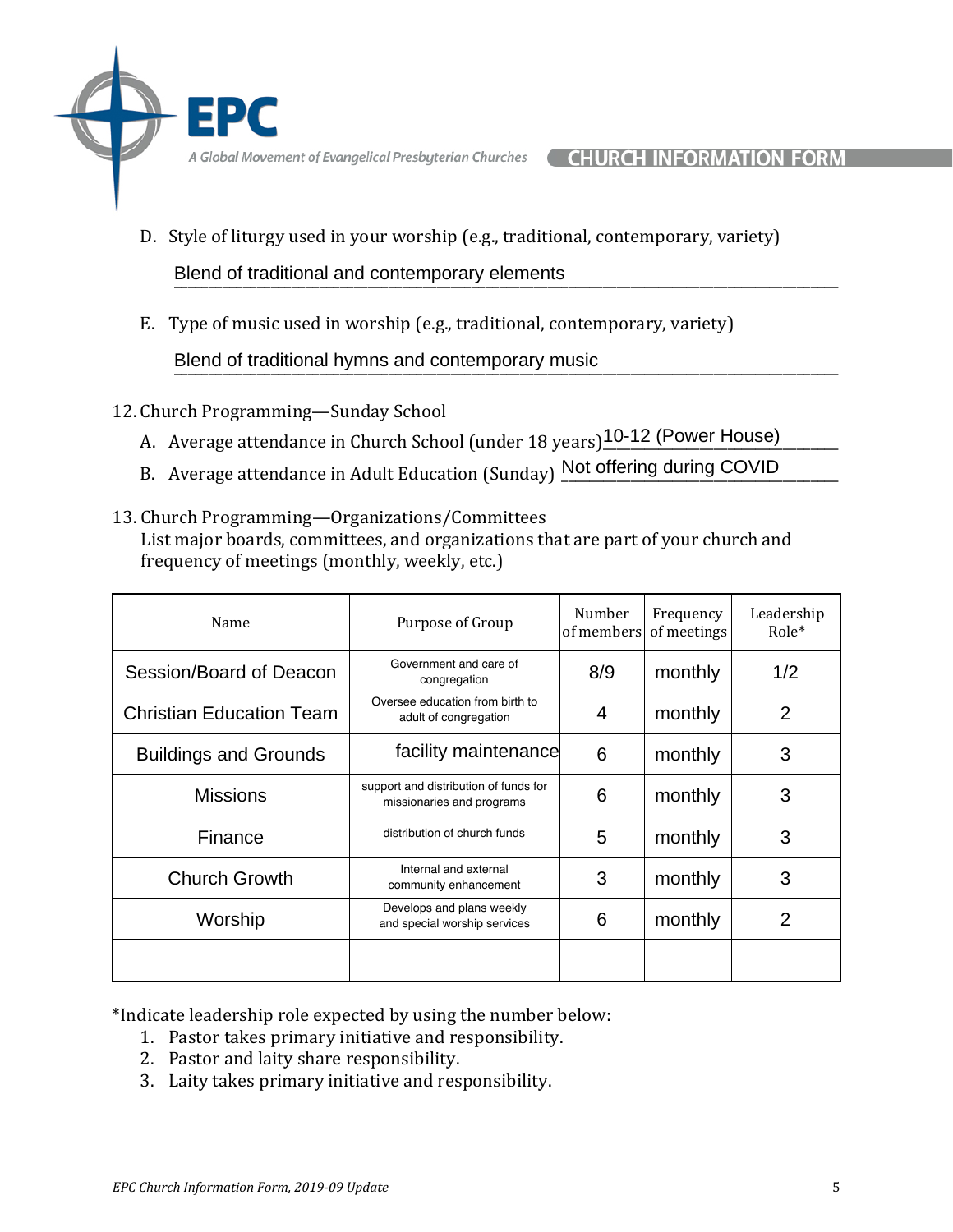### **Part 2: Financial/Church Campus Information**

1. Current annual budget:  $\frac{$317,962.29}{}$  Last year's annual budget:  $\$$  305,202.15 (Attach a copy of current budget)

2. Percentage of income received toward budget:  $\underline{100}$  \_\_\_\_\_\_\_\_\_\_\_\_\_\_\_\_\_\_\_\_\_\_\_\_\_\_\_\_\_\_\_\_\_ %

| 3. Amount contributed for year 2021  | (most recent complete reporting year) |
|--------------------------------------|---------------------------------------|
| A. EPC Per Member Asking             | $\binom{2,208}{ }$                    |
| B. EPC World Outreach Global Workers | $\frac{1}{3}$ 750                     |
| C. EPC Special Projects              |                                       |
| D. Presbytery Per Member Asking      | $\binom{6}{3}$ 1,440                  |
| E. Other Missions/Missionaries       | $\binom{4}{3}$ 11,975                 |

#### 4. Property owned by church

E D

A. Describe buildings and property (other than manse). Sanctuary with Balcony; Library off sanctuary; Fellowship Hall with full kitchen and meeting room able to be separated; Education wing with 6 classrooms; 2 rooms for nursery/toddler area and outside play area; Office building with 5 office rooms, conference room, reception area, and large gathering/copy room; FPC Outreach building consisting of one large and one small room with 2 bathrooms. All properties and buildings are owned outright by First Presbyterian Church Hanford

| B. Are your buildings adequate for your present program? | $\blacksquare$ Yes $\blacksquare$ No |  |
|----------------------------------------------------------|--------------------------------------|--|
| If no, please explain:                                   |                                      |  |

| C. Is a building program projected?             | $\Box$ Yes $\blacksquare$ No |  |
|-------------------------------------------------|------------------------------|--|
| If yes, describe what, when, and projected cost |                              |  |

| C. Is a building program projected?                          |             |                                | $\Box$ Yes $\blacksquare$ No |  |
|--------------------------------------------------------------|-------------|--------------------------------|------------------------------|--|
| If yes, describe what, when, and projected cost              |             |                                |                              |  |
|                                                              |             |                                |                              |  |
|                                                              |             |                                |                              |  |
|                                                              |             |                                |                              |  |
|                                                              |             |                                |                              |  |
| D. Does the church own a manse?                              |             |                                | $\Box$ Yes $\blacksquare$ No |  |
| Condition:                                                   | $\Box$ Good | $\Box$ Fair                    | □ Poor # of Bedrooms         |  |
| Pastor's Office/Study: □ In Church □ In Manse □ Not Provided |             |                                |                              |  |
|                                                              |             | Other Separate Office Building |                              |  |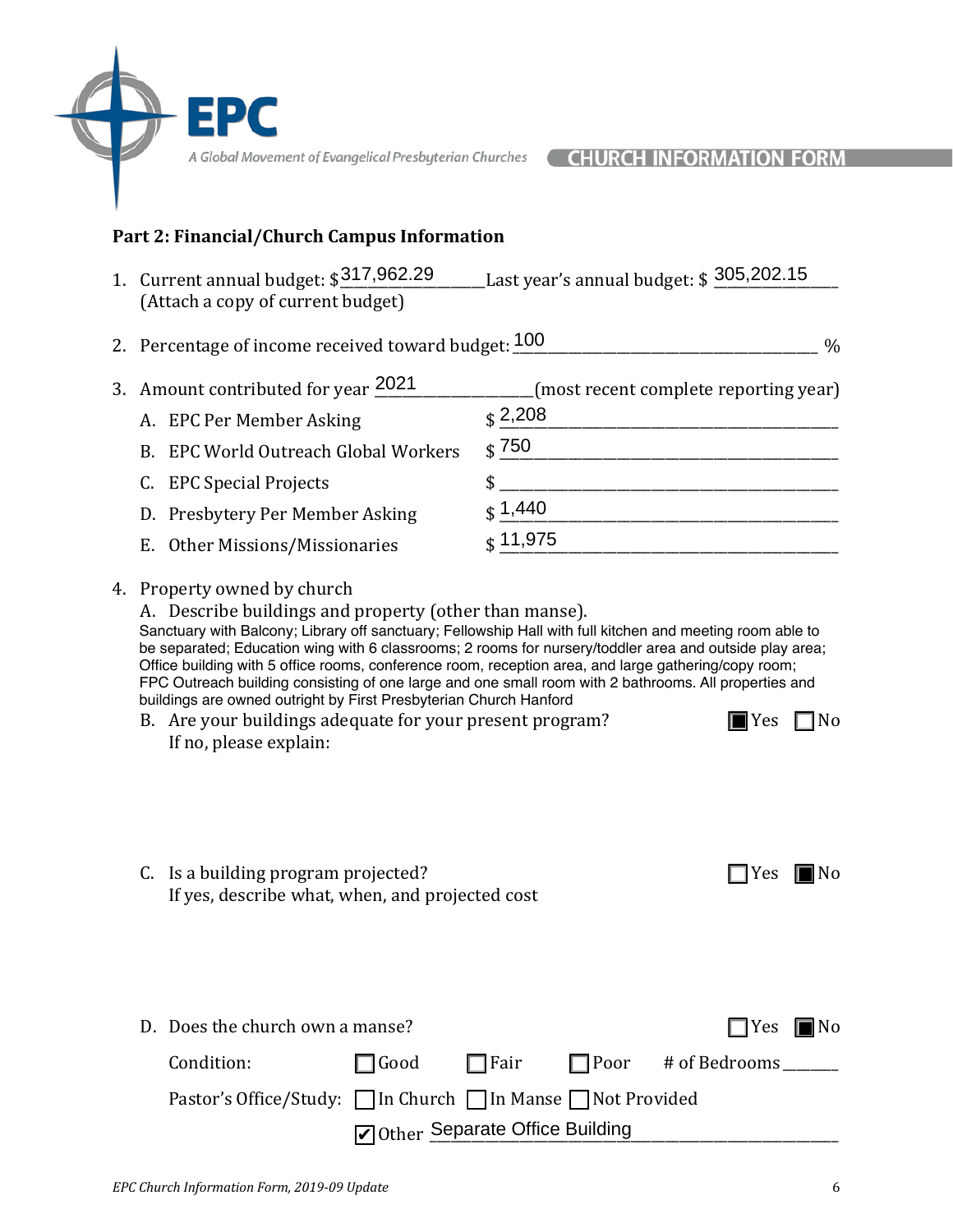- 6. Compensation:
	- A. The salary range we are prepared to offer: Position:  $\frac{\text{Pastor}}{\text{Pastor}}$ Position: \_\_\_\_\_\_\_\_\_\_\_\_\_\_\_\_\_\_\_\_\_\_\_\_\_\_\_\_\_\_\_\_\_\_\_\_\_\_\_\_\_\_\_ \$ \_\_\_\_\_\_\_\_\_\_\_\_\_\_\_\_\_\_\_\_\_\_\_\_\_\_\_\_\_\_\_\_\_\_\_\_\_\_ Position: \_\_\_\_\_\_\_\_\_\_\_\_\_\_\_\_\_\_\_\_\_\_\_\_\_\_\_\_\_\_\_\_\_\_\_\_\_\_\_\_\_\_\_ \$ \_\_\_\_\_\_\_\_\_\_\_\_\_\_\_\_\_\_\_\_\_\_\_\_\_\_\_\_\_\_\_\_\_\_\_\_\_\_ B. The average annual increase over the past three years is: Position:  $\frac{\text{Pastor}}{\text{Pastor}}$  \$  $\frac{6,300}{\text{Pastor}}$  or \_\_\_\_ % Position: \_\_\_\_\_\_\_\_\_\_\_\_\_\_\_\_\_\_\_\_\_\_\_\_\_\_\_\_\_\_\_\_\_\_\_\_\_\_\_\_\_\_\_ \$ \_\_\_\_\_\_\_\_\_\_\_\_\_\_\_\_\_\_\_\_\_\_\_\_ or \_\_\_\_\_\_\_ % Position: \_\_\_\_\_\_\_\_\_\_\_\_\_\_\_\_\_\_\_\_\_\_\_\_\_\_\_\_\_\_\_\_\_\_\_\_\_\_\_\_\_\_\_ \$ \_\_\_\_\_\_\_\_\_\_\_\_\_\_\_\_\_\_\_\_\_\_\_\_ or \_\_\_\_\_\_\_ % Position: the set of the set of the set of the set of the set of the set of the set of the set of the set of the set of the set of the set of the set of the set of the set of the set of the set of the set of the set of the C. Housing ■ Housing Allowance  $\Box$  Manse Only  $\Box$  Either of the Above D. Benefits and expenses Pension (minimum 10% gross effective salary) Medical insurance Life insurance Social Security \_\_\_\_\_\_\_\_\_\_\_\_ Travel/mileage \_\_\_\_\_\_\_\_\_\_\_\_ Book allowance Study leave allowance (minimum 2 weeks) Annual vacation days (minimum 4 weeks) Number of worship services per year for which pastor is provided relief (in addition to vacation and study leave) \$85,000 Available as down payment loan from First Presbyteriar (Specify: https://www.bayment.loan.from.First Presbyteriary  $\frac{1}{\$}$  62,000-65,000 (salary +  $_$  6,300 Yes 100% Yes Yes Yes Yes Yes Yes 2 **100% Long Term Disability Yes Sick Leave** Available as down payment loan from First Presbyterian Church,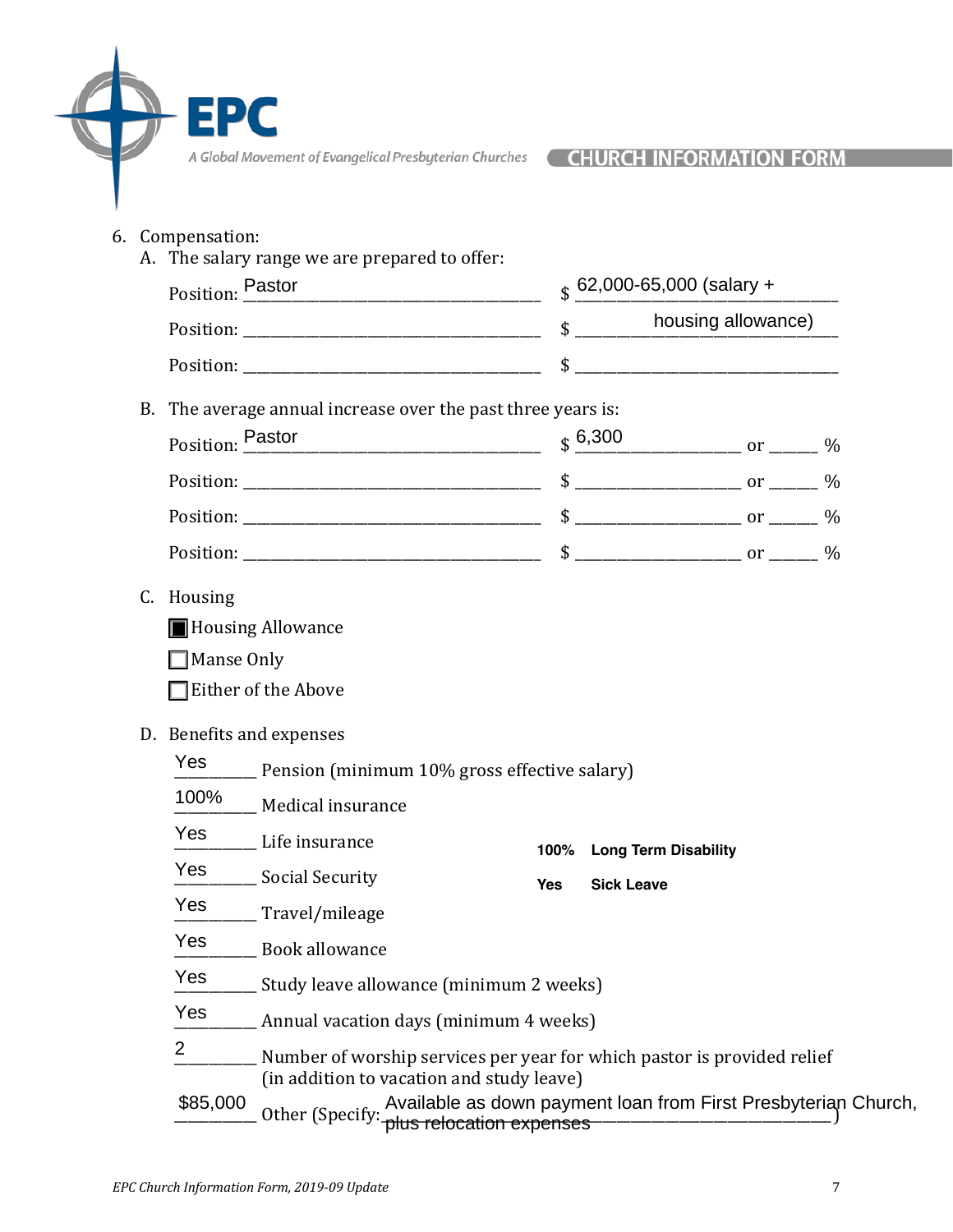# **Part 3: Church Characteristics**

EPC

*Check* the box that most closely describes the current congregation characteristics and future goals

Our congregation... Currently Currently Goal

|    |                                                                        | Agree            |                  | <b>Disagree</b> |                   | Agree            |                | <b>Disagree</b> |            |
|----|------------------------------------------------------------------------|------------------|------------------|-----------------|-------------------|------------------|----------------|-----------------|------------|
| 1. | Supports the pastor.                                                   | II 1             | $ 2\rangle$      | $\sqsupset$ 3   | $\lceil 4 \rceil$ | $\blacksquare$ 1 | $\overline{2}$ | 73              | 14         |
|    | 2. Readily shares their<br>gifts with the rest of<br>the congregation. | $\sqcap$ 1       | $\blacksquare$ 2 | $\Box$ 3        | $\Box$ 4          | $\blacksquare$ 1 | 72             | $\sqsupset$ 3   | $\sqcap 4$ |
|    | 3. Places a high priority on<br>sound biblical preaching.              | $\blacksquare$ 1 | $\Box$ 2         | $\Box$ 3        | $\Box$ 4          | $\Box$ 1         | $\Box$ 2       | $\Box$ 3        | $\Box$ 4   |
|    | 4. Gladly welcomes<br>visitors and new members.                        | $\Box$ 1         | $\blacksquare$ 2 | $\Box$ 3        | $\Box$ 4          | $\blacksquare$ 1 | $\Box$ 2       | $\Box$ 3        | $\Box$ 4   |
| 5. | Is involved in local<br>evangelistic ministries.                       | $\Box$ 1         | $\blacksquare$ 2 | $\Box$ 3        | $\Box$ 4          | $\Box$ 1         | $\Box$ 2       | $\square$ 3     | $\Box$ 4   |
|    | 6. Is often found living<br>their faith in their<br>communities.       | $\blacksquare$ 1 | 72               | $\Box$ 3        | $\sqsupset$ 4     | $\blacksquare$ 1 | 72             | ヿ3              | $\Box$ 4   |
|    | 7. Has a spirit of unity.                                              | $\Box$ 1         | $\blacksquare$ 2 | $\Box$ 3        | $\Box$ 4          | $\blacksquare$ 1 | $\sqsupset$ 2  | ヿ3              | $\Box$ 4   |
| 8. | Cares about each other.                                                | $\blacksquare$ 1 | $\Box$ 2         | $\Box$ 3        | $\Box$ 4          | $\blacksquare$ 1 | $\sqsupset$ 2  | $\Box$ 3        | $\Box$ 4   |
| 9. | Looks to its Session<br>for leadership.                                | $\Box$ 1         | $\blacksquare$ 2 | $\square$ 3     | $\Box$ 4          | $\blacksquare$ 1 | ヿ2             | ∃ 3             | $\Box$ 4   |
|    | 10. Ministers well to<br>members who are hurting.                      | $\blacksquare$ 1 | $\Box$ 2         | $\Box$ 3        | $\Box$ 4          | $\blacksquare$ 1 | ヿ2             | $\Box$ 3        | $\Box$ 4   |
|    | 11. Uses members' gifts<br>in its worship.                             | $\blacksquare$ 1 | <sup>2</sup>     | $\Box$ 3        | $\Box$ 4          | $\blacksquare$ 1 | 2              | 3               | - 14       |
|    | 12. Contains people willing<br>and able to lead the<br>congregation.   | $\Box$ 1         | <sup>2</sup>     | $\sqsupset$ 3   | 4                 | 11               | $\overline{2}$ | $\overline{3}$  | 14         |
|    | 13. Is capable of change when<br>and where appropriate.                | $\blacksquare$ 1 | $\sqsupset$ 2    | $\Box$ 3        | $\Box$ 4          | $\blacksquare$ 1 | $\sqsupset$ 2  | $\Box$ 3        | 74         |
|    | 14. Is spiritually alive.                                              | 11               | $\blacksquare$ 2 | $\Box$ 3        | $\Box$ 4          | $\blacksquare$ 1 | 2              | $\Box$ 3        | 74         |
|    |                                                                        |                  |                  |                 |                   |                  |                |                 |            |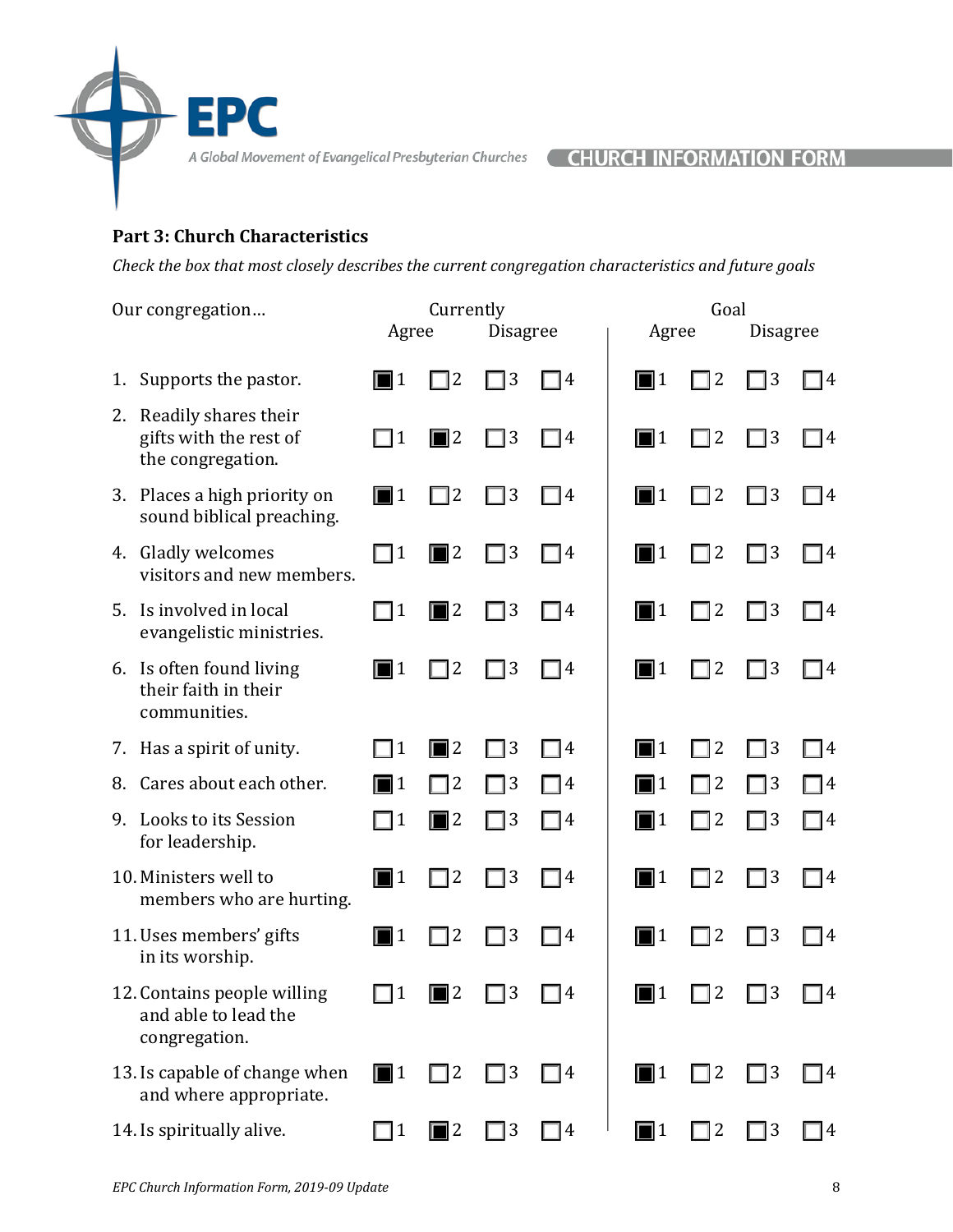15. In what ways does your church participate in ecumenical activities?

- Christian Leaders of Kings County monthly lunch
- Emmaus
- Mission Connection Lunch
- Community Outreach Serve Day
- Kings Gospel Mission
- Crossroads Crisis Pregnancy Center

16. Describe the strengths of your congregation.

- Come to each other's aid in times of need
- Small Groups ministry
- Christian Education and Biblical teaching is a priority
- Commitment to Scriptural authority in life and faith
- We are a close family that cares for one another
- Supportive of our military families

17. List specific problems with which your congregation struggles.

- Volunteers a small group of people do majority of work
- Aging congregation
- Military transitions and moves making a portion of congregation transient
- Various staff vacancies

18. List major goals that the congregation has set for itself.

- Greater Biblical literacy to congregation
- Help those in our community who are under-resourced
- Encourage multi-generational interaction
- Live as the family of God, making Sunday a fuller, more worshipful experience
- Energize and revitalize our church and the prayer life of its members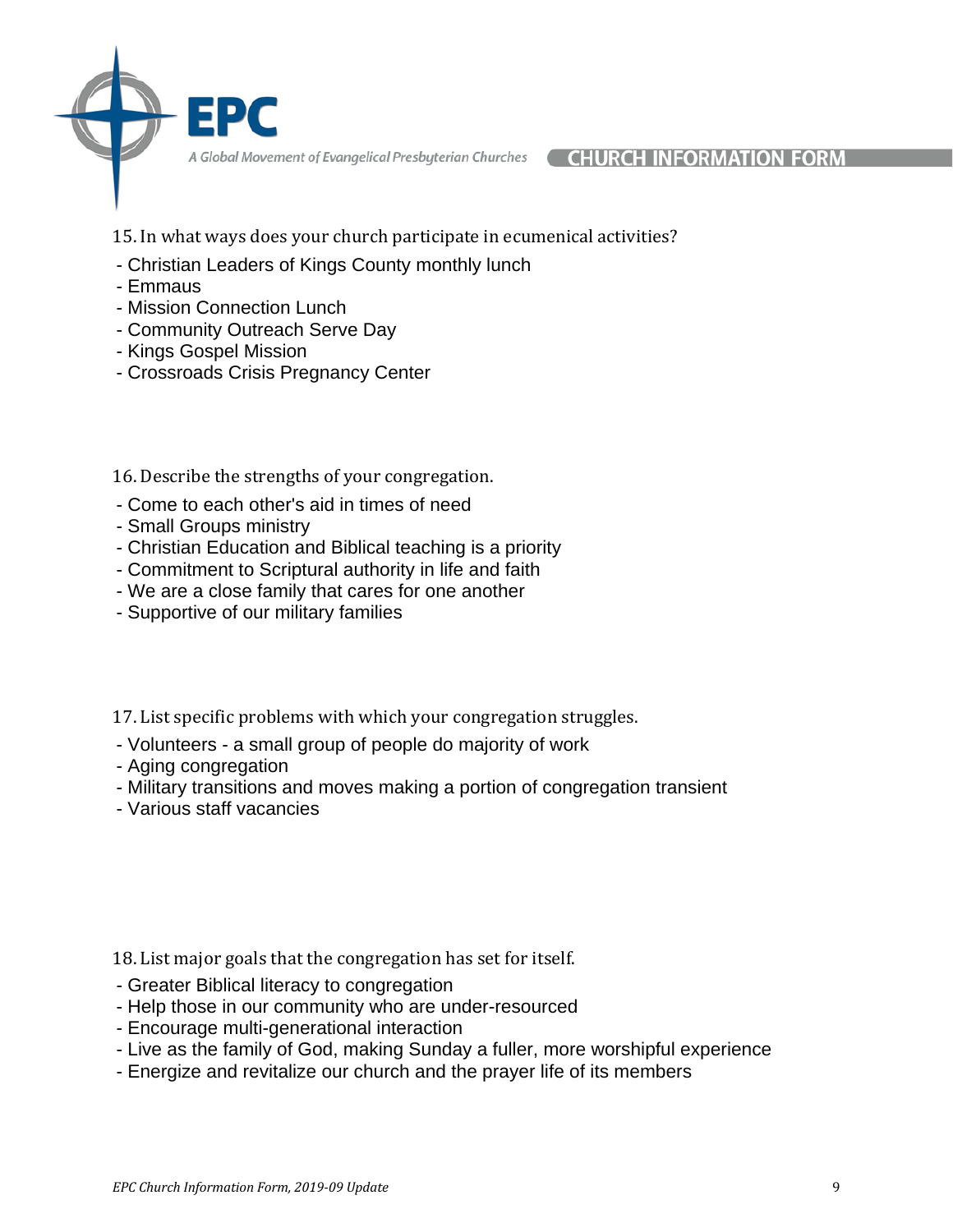- 
- 19. Has there ever been disciplinary action taken against a pastor of your congregation?



20. Has there ever been any disciplinary action against an elder or deacon of your congregation?



If you answered "Yes" to either 19 or 20, please explain.

- 19. Senior Pastor resigned after infidelity 1977 Senior Pastor resigned after infidelity 1983 Associate Pastor terminated and reassigned in another state after inappropriately receiving money from an elderly member of the congregation 1990
- 20. Ruling Elder was found being disrespectful to pastor and in flagrant violation as an elder of the PCUSA Book of Order. Presbytery investigated and made the elder apologize to the pastor at a Session meeting. Elder resigned and left the church 2011-2012

21. Have you completed a mission statement, vision statement, and/or a strategic plan for your congregation?



 $\blacksquare$  Yes  $\blacksquare$  No

If yes, Date completed \_\_\_\_\_\_\_\_\_\_\_\_\_\_\_\_\_\_\_\_\_\_\_\_\_\_\_\_\_\_\_\_\_\_\_\_\_\_\_\_\_\_\_\_\_\_\_\_\_\_\_\_\_\_\_\_\_\_\_\_\_\_\_\_\_\_\_\_\_\_\_\_\_\_\_

If yes, attach copies of each statement or strategic plan the church has completed.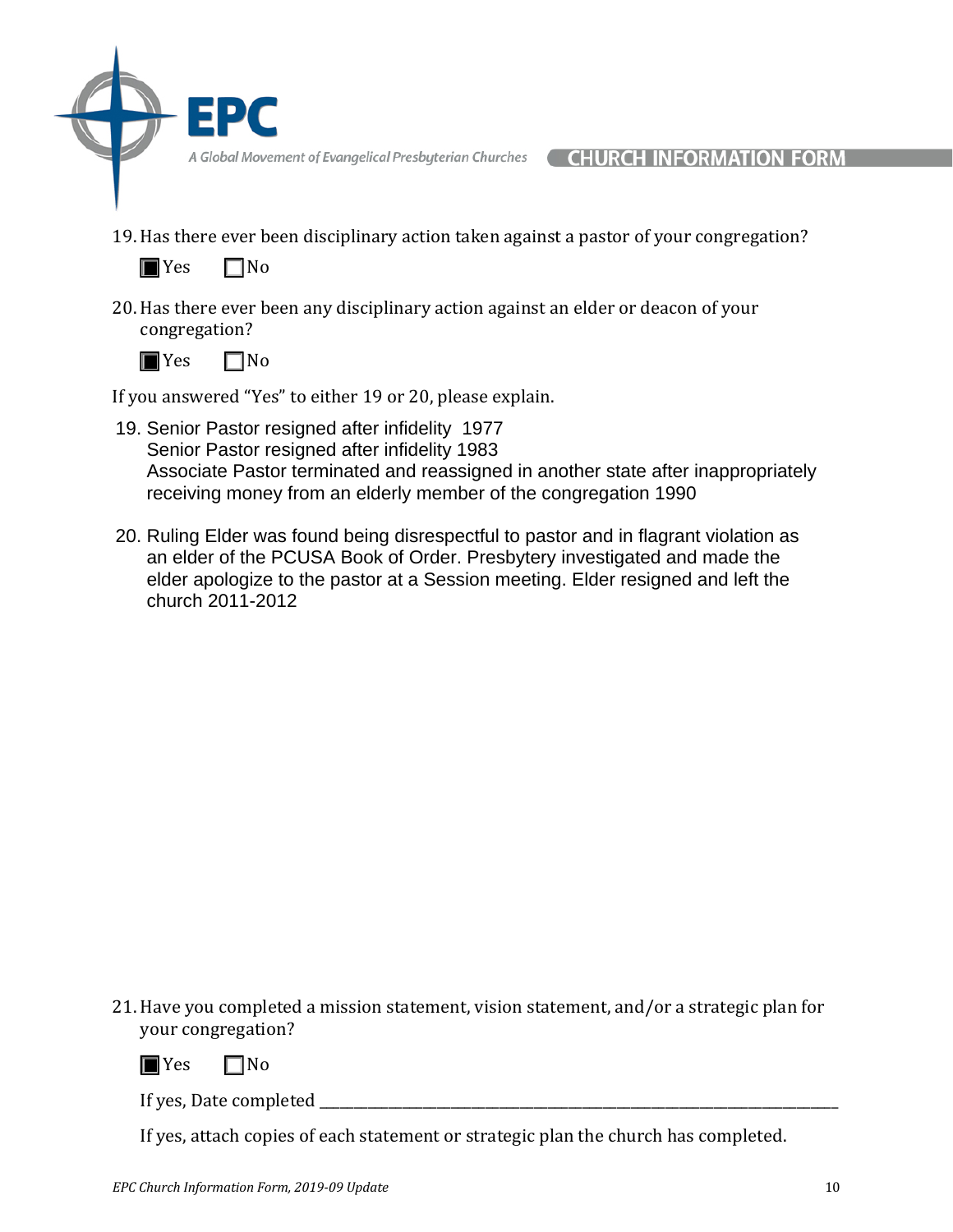## **Part 4: Leadership Expectations**

- 1. What five key characteristics, gifts, and/or skills should a person bring to the position?
	- 1. Sound Biblical understanding and teaching: Ability to preach the Word of God and help relate it to contemporary issues
	- 2. Communication: Able to speak clearly and dynamically when delivering a sermon, ability to communicate well both orally and in written form, good interpersonal communication skills, good listener
	- 3. Leadership: Inspire and encourage the staff, Session, Deacons, and congregation, work well in a team, ability to delegate as needed
	- 4. Pastoral Care: In home and hospital visits, counseling as needed, lead congregation to a healthy spiritual life
	- 5. Interact well with all ages and have ideas on how to lead an intergenerational church well

Mission Statement - "A fellowship of people brought together by God's prevenient grace to grow closer to God."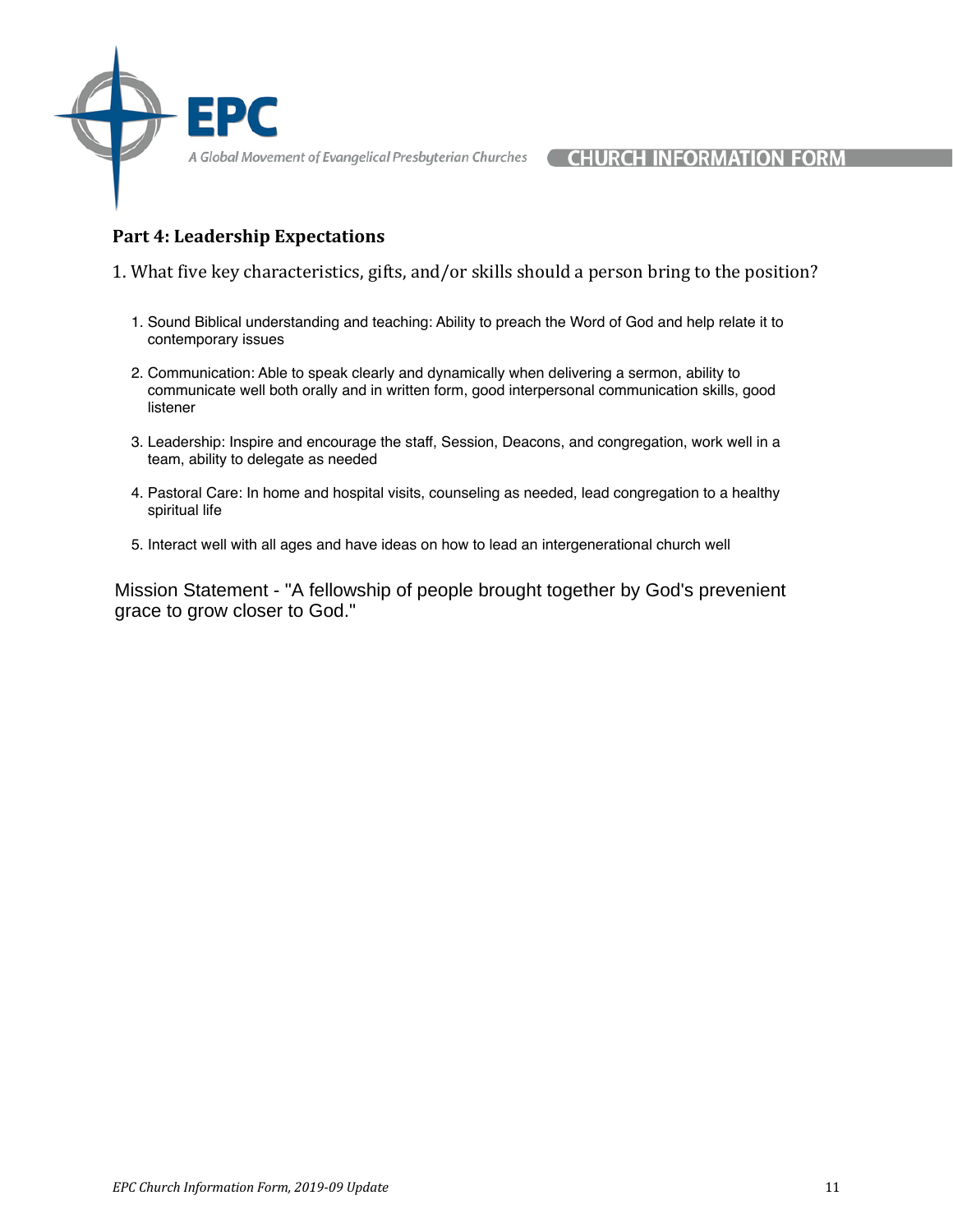# **Part 5: Church History**

1. What do you consider to be the three most important events in the history of your church?

1. First Presbyterian Church of Hanford was founded in 1878 by Rev. Warren Compton along with eight other members, who met in the local saloon until the first church building was constructed in 1912. During construction, a M.P. Moller pipe organ was installed and is the 2nd oldest still in use west of the Mississippi. Since 1912, our church building has been located in the heart of downtown Hanford. In 1981 the old sanctuary was razed, and our new one constructed, where our 108 year old organ (refurbished in 2004) remains a vital part of our weekly worship.

2. In 2012 we transitioned from the PSUSA to the EPC.

3. In August 2019 our pastor of nearly 15 years had a massive heart attack and was unable to return to his position. Fortunately we were able to secure pulpit supply and then when COVID hit, our church leadership rallied to provide Sunday worship services online. We were able to secure an Interim Pastor until we hired Pastor Tim Hoins in Dec. of 2020. Unfortunately Pastor Tim was killed in a car accident in Feb. 2021.

2. What do you consider to be the most interesting and challenging event in the life of your church in the last three years?

In August 2019, our pastor suffered a massive heart attack and was not able to return working in that role. We have seen God's miracles in that he is still here with his family, and continues to regain his health. In light of this, our Session, Deacons, and congregation came together as family and stepped up in the everyday running and leading of our church. It was a time of true Christian fellowship as we continued to support our pastor and his family and stay true to our mission as a church family. We grew closer in some ways, and we have seen division in others. However, all in all, we continue to be one family that strives to worship God and create disciples of Jesus Christ who then make others disciples of Jesus Christ.

We were able to get an interim pastor who served us through all the Covid craziness, having our services in the parking lot from July - December 2020. Our pastor search committee began their work the end of April 2020 and God led us to an amazing minister in Nebraska. Our congregation had the joy of our new pastor for 3 short months before he was killed in a traffic accident Feb. 19, 2021, while driving back to the church from lunch. Our congregation is processing the detour given to us and are seeking God's will and guidance in all we do!